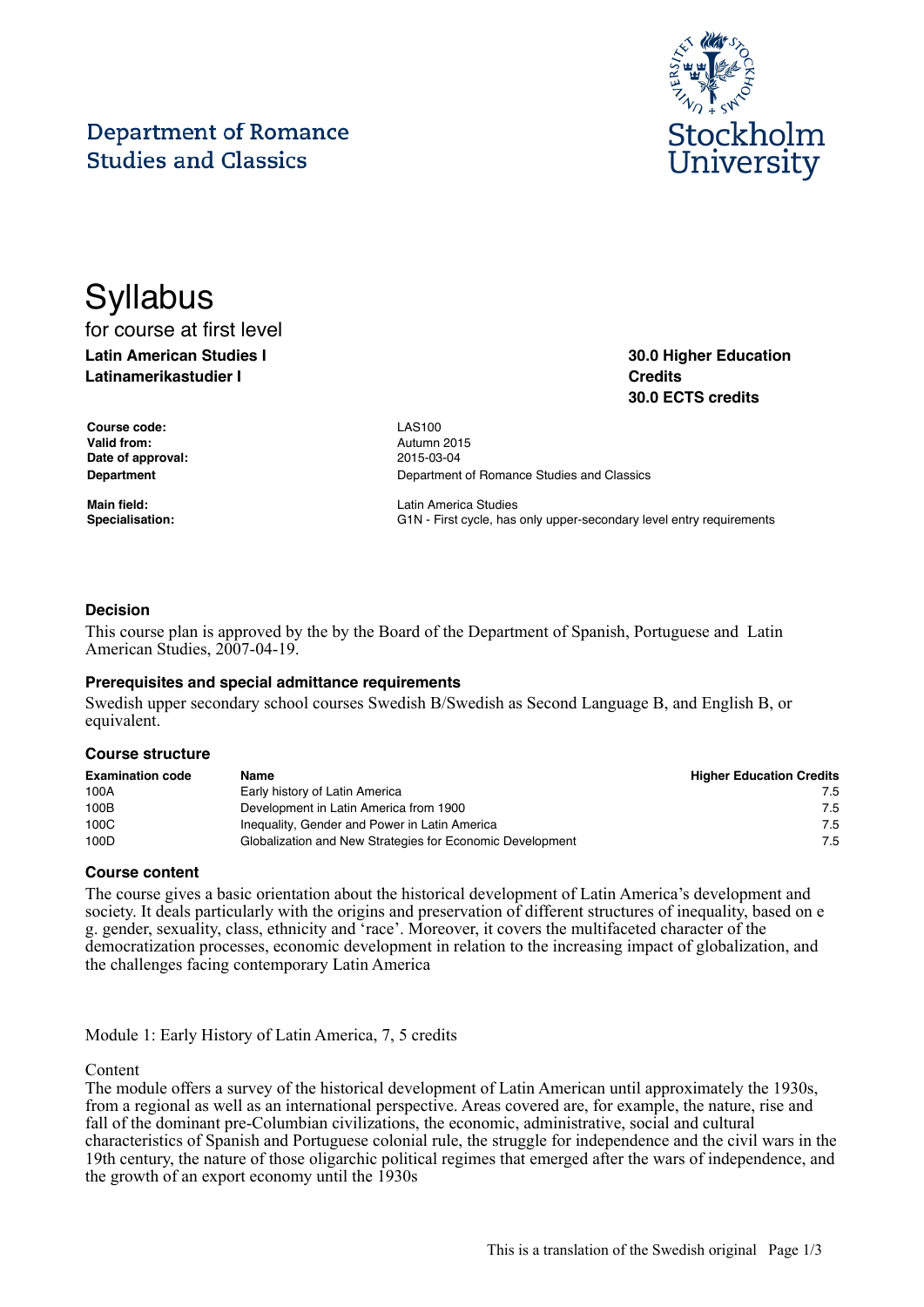## Module 2: Development in Latin America from 1900, 7,5 credits

### Content

The module offers and an introduction to the most important developments in Latin America from approximately the 1930s, from a regional as well as an international perspective. Areas covered are the depression of the 1930s, the political inclusion of the masses, industrialization, Latin America and the Cold War, the debt crisis, the democratization processes from the 1980s onwards, and contemporary challenges with regards to state reform and how to ensure sustainable social end economic development

## Module 3: Inequality, Gender and Power in Latin America7,5 credits

### Content

The module offers an introduction to how various forms of inequality have emerged and been preserved in Latin America and the Caribbean. It traces continuities and change with regards to relationships based on gender, sexual orientation, class, ethnicity and 'race'. These power relations are studied against the historical backdrop of slavery and national development. The module also covers how distinct political movements in the region have approached issues of power, inequality and change, and also analyses contemporary challenges for the safe-guarding of human rights.

Module 4: Globalization and New Strategies for Economic Development. 7,5 credits

Content

The module focuses on important economic and social questions in Latin America since the 1990s, onwards. It covers topics like neoliberalism and the insertion of this paradigm into phenomenon such as globalization, poverty, urbanization, inequality. It also discusses new challenges and possibilities for the continent in relation to globalization.

### **Learning outcomes**

Module 1: Early History of Latin America, 7, 5 credits

In order to pass the student should be able to:

-account for major characteristics of culture and people in the region before the encounter between the original population and the Europeans,

-account for the initial preconditions for the inclusion of Latin America into the emerging capitalist world system, the trajectories of the Spanish and Portuguese conquest and the cyclical nature of the colonial structure and economy, and

-account for the economic, political and demographic development during the heydays of free trade and the export-oriented economy.

Module 2: Development in Latin America from 1900, 7,5 credits

In order to pass the student should be able to:

-account for the development of the inward oriented state-led development of growth, and its impact on the class structure and the expansion of the state apparatus in distinct countries,

-account for the basic elements of new development strategies such as keynesianismen, import substitution industrialization (ISI) and the dependency school.

-account for new forms of nation-building and alternative ways employed to ensure the inclusion of the masses into the political systems,

-account for the consequences of the ISI economic doctrine and the reasons for its eventual collapse, -account for the impact that the emergence of United States as a hegemonic regional power had on Latin America, including the insertion of the region into a Cold War logic and the adoption of the so-called national security doctrine,

-account for those democratization processes that have characterized Latin America in different parts of its modern history, and

-account for contemporary challenges for the political and economic development with regards to state reform and sustainable social and economic development, while relating these challenges to lessons from earlier periods in Latin American history.

Module 3: Inequality, Gender and Power in Latin America7,5 credits In order to pass the student should be able to: